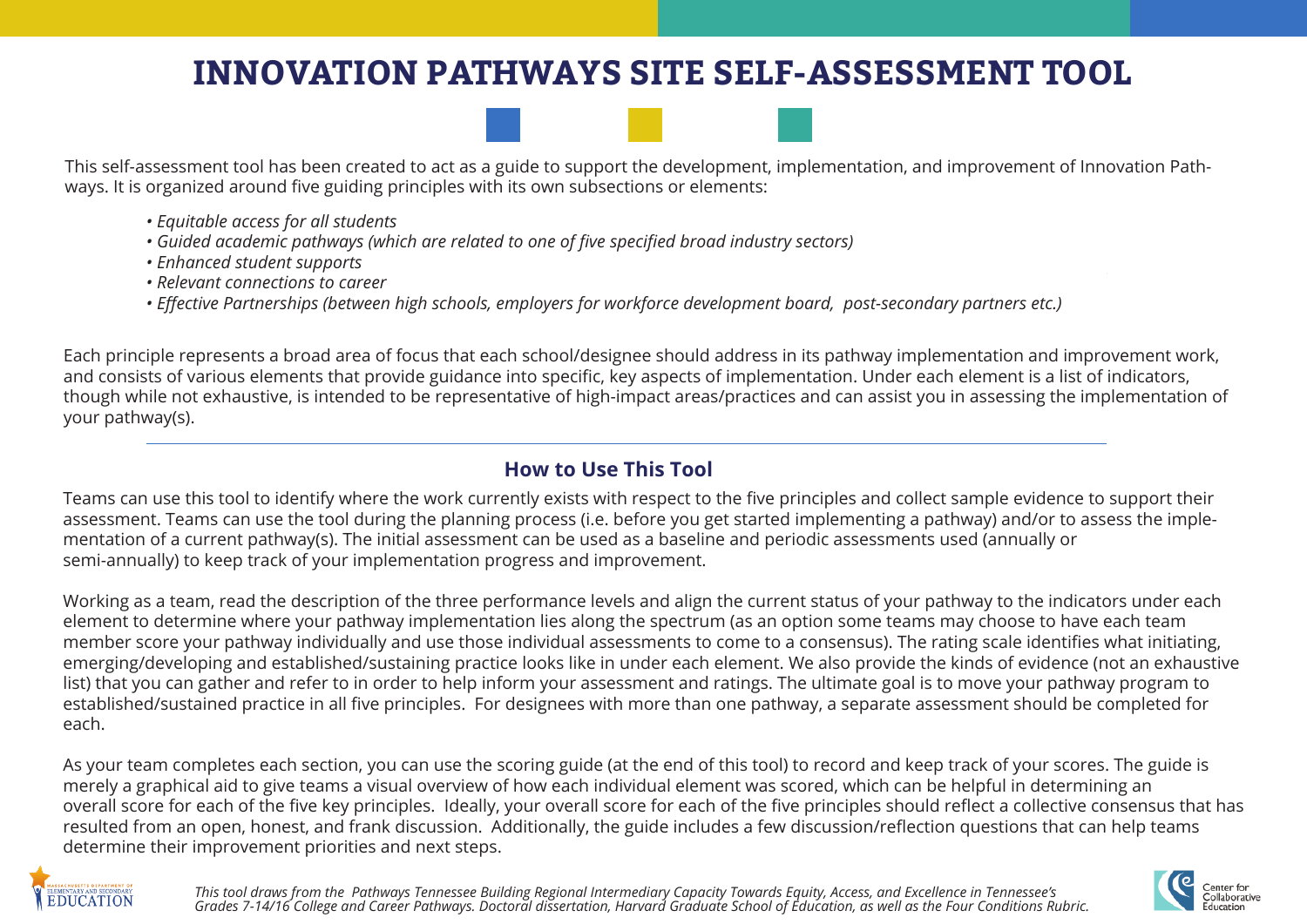# **GUIDING PRINCIPLE 1: EQUITABLE ACCESS FOR ALL STUDENTS**

*Designated programs should prioritize students underrepresented in education enrollment and completion. To facilitate this, programs should be structured to eliminate barriers to student participation. Design might therefore include, but not be limited to, tuition-free participation, open enrollment without regard to prior academic performance, student supports to promote success, scalability, multiple entry points for students, and student supports to prepare students for entry into the program.*

### *Equity and access in recruitment of students*

• Students, families and community members are unaware of pathway options and there is little or no parent/caregiver engagement.

• There are no materials/social media or a communications/recruitment activities plan in place to support efforts to raise awareness and understanding of pathways opportunities among students and families.

#### *Enrollment and completion of students across diverse student populations*

• There are no established goals for recruitment and/or enrollment.

• There are policies or practices in place that restrict or limit participation (e.g. a GPA minimum, recommendation from a teacher/counselor etc.) and/or some courses charge tuition.

• Pathways currently enroll only a cross-section of students that is not representative of school/school district demographics.

### *Equity and access in recruitment of students*

- Students, families and community members are somewhat informed about the pathways work, but information may not be tailored to various audiences.
- There is limited awareness of pathways among students, parents/caregivers from historically underserved communities.
- Materials and recruitment/awareness activities have consistent messaging and are not tailored to various audiences.
- Promotion of pathways to students, families and community members begins in high school.

### *Enrollment and completion of students across diverse student populations*

• There are goals for recruitment and/or enrollment, but they do not include goals for different student populations.

• All pathway courses are tuition-free, but there are policies or practices in place that restrict or limit participation.

• Pathways enroll a range of students representative of school/school district demographics.

# **Initiating Practice Emerging/Developing Established/Sustained Practice**

### *Equity and access in recruitment of students*

• Promotion of pathways to students, families and community members begins in middle school and continues throughout high school.

• Materials and recruitment/ awareness activities include specific strategies to reach historically underserved populations who understand the available pathways, how to enroll as well as supports available.

• Pathways offer multiple entry and exit points to enable students to change paths as their interests and goals evolve.

### *Enrollment and completion of students across diverse student populations*

• All pathway courses are tuition-free and offer open enrollment to ensure that pathways enroll a range of students representative of school/school district demographics. • Completion of pathways is equitable across student populations (e.g. by gender, race/ethnicity, student income background, disability and English Learner status)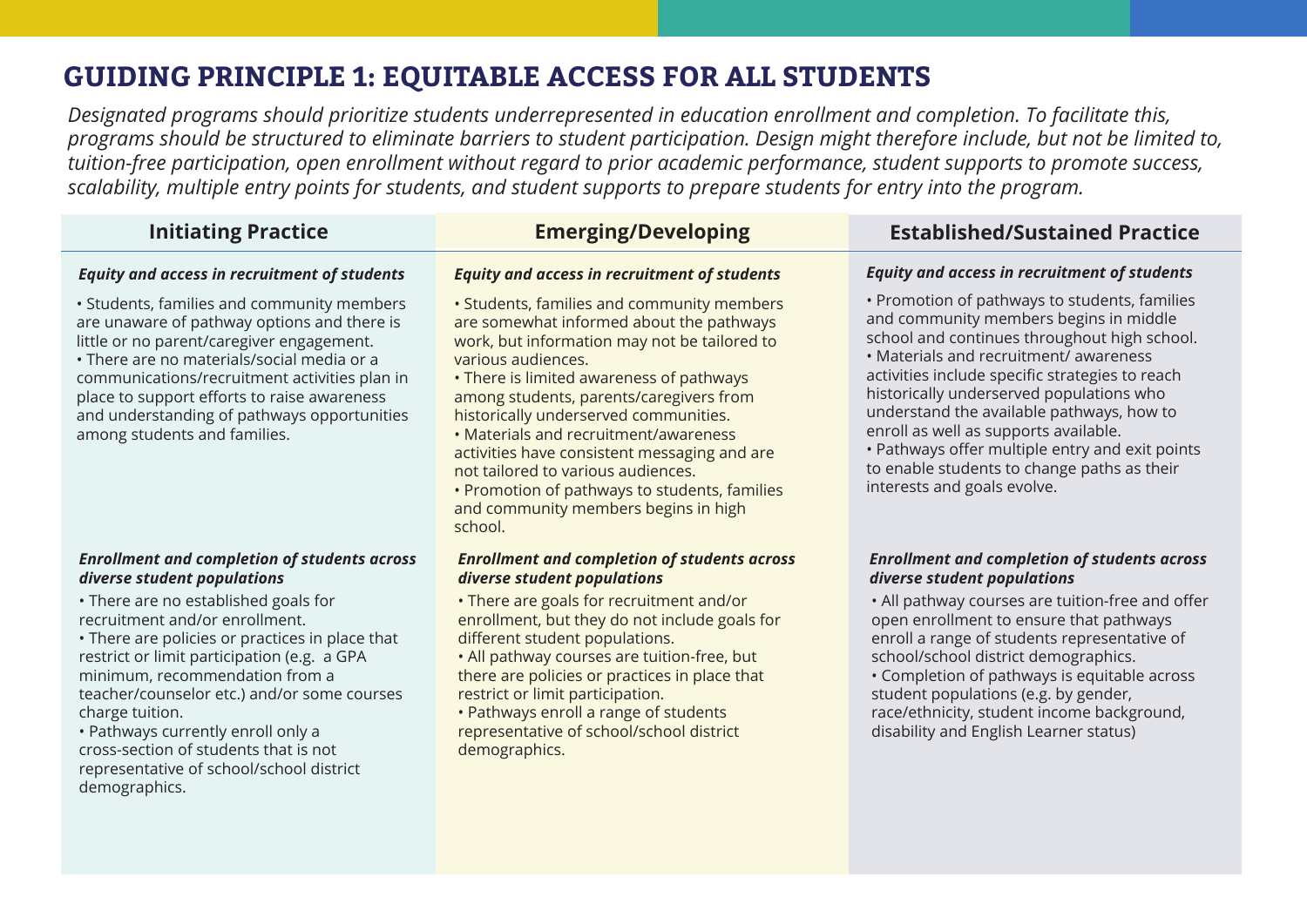- Pathway recruitment and marketing materials, including marketing and communication strategies for underserved student populations
- Events for parents/caregivers and community
- Student enrollment, performance (e.g. credits earned, gpa) and completion data, disaggregated by student population

# **Current Status of Guiding Principle 1: Equitable Access for All Students**

Indicate your current overall score on this guiding principle:

1= Initiating practice: This is not yet a priority for designee. Currently, there is either very little activity or no significant effort to address this criterion.

2= This is becoming a priority for designee. There has been some early work to lay the foundation to achieve this criterion, but progress is limited.

3= Developing or emerging practice: This is a priority for designee and school is currently focused on strengthening this practice, including by identifying and testing out various strategies.

4= This is a priority for designee and demonstrable progress has been made using specific strategies or practices.

| <b>Evidence for Ratings</b> | <b>Key Challenges</b> | <b>Proposed Next Steps</b> |
|-----------------------------|-----------------------|----------------------------|
|                             |                       |                            |
|                             |                       |                            |
|                             |                       |                            |
|                             |                       |                            |
|                             |                       |                            |
|                             |                       |                            |
|                             |                       |                            |
|                             |                       |                            |
|                             |                       |                            |
|                             |                       |                            |
|                             |                       |                            |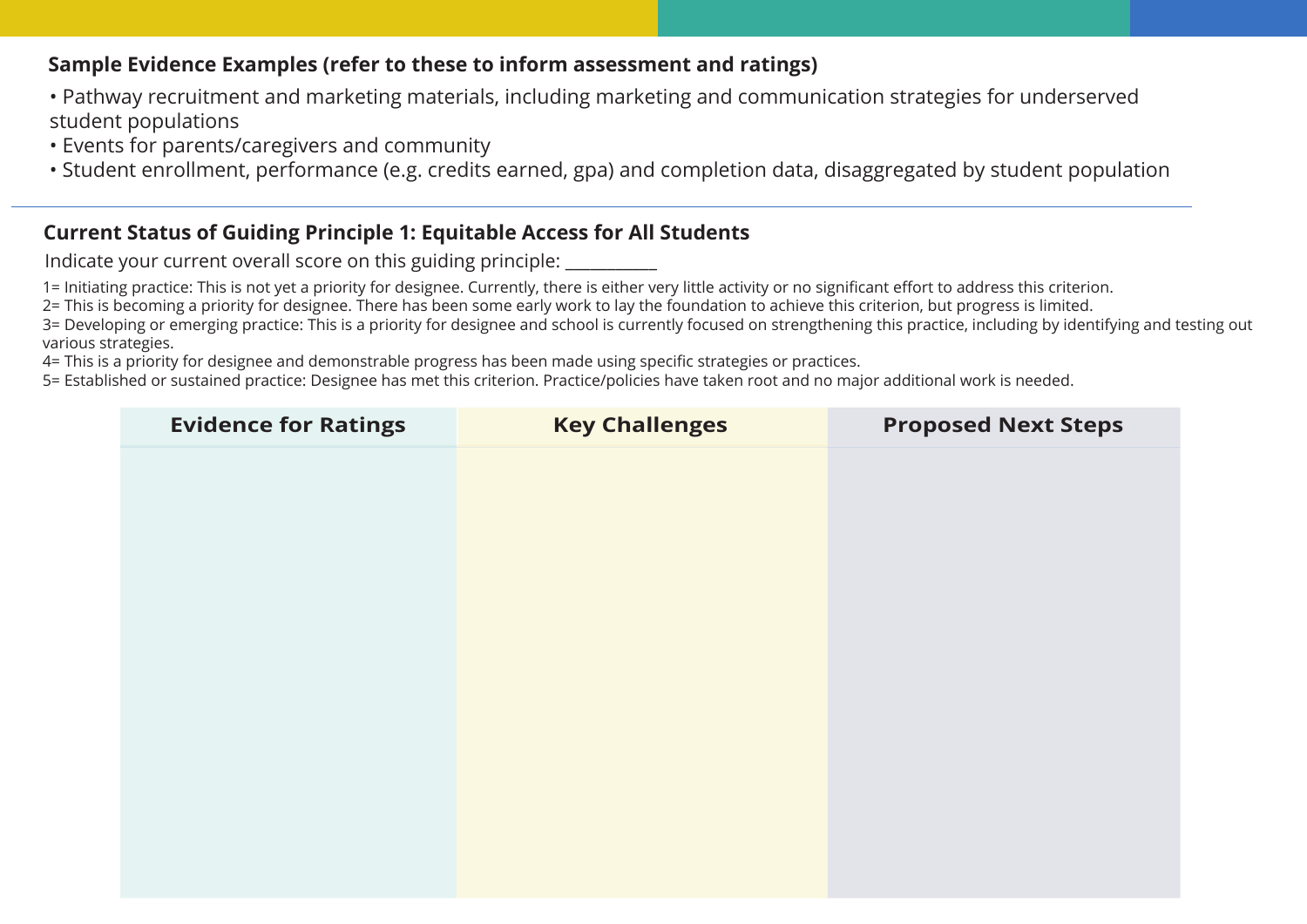# **GUIDING PRINCIPLE 2: GUIDED ACADEMIC PATHWAYS**

*Designated programs should be structured around clear and detailed student academic pathways from secondary to postsecondary education with regard to coursework, sequencing, and experiences beyond the classroom. Programs should offer students substantive exposure to career opportunities in high demand fields, allowing them to make an informed decision about which career pathway to pursue. Students should also be exposed to the authentic experience and academic rigor of postsecondary education.*

• A 9-12 and postsecondary sequence of courses is defined and implemented, but it is

### *Curriculum Scope and Sequence*

• A scope and sequence either does not exist OR if 9-12 programs of study exist, they are neither aligned to each other

(vertical-alignment) nor to postsecondary offerings, local/regional labor market trends or workforce needs.

• Either no postsecondary options or just ONE postsecondary option (e.g. AP, IB, dual enrollment).

• Any postsecondary options that may exist as part of the pathway are not aligned to local/regional workforce needs.

followed inconsistently due to logistical (scheduling) issues, lack of planning etc. • A limited number of postsecondary credit opportunities (e.g. AP, IB, dual-enrollment) exist at the high school that are relevant to the

*Curriculum Scope and Sequence* 

pathway(s).

• Postsecondary options are aligned to local/regional workforce needs in some but not all cases.

### *Career Development Education*

• Disconnected career development education (CDE) activities exist but are not systematically reflected upon to build towards deeper forms of CDE.

#### *Career Development Education*

• Some forms of CDE are available at all grade levels (9-12 or 9-14/16), a structure exists to support students engaging at all grade levels, and students have the opportunity to reflect upon their experiences.

# **Initiating Practice Emerging/Developing Established/Sustained Practice**

#### *Curriculum Scope and Sequence*

• A 9-12 or 9-14/16 sequence is clearly defined and implemented, and it aligns to labor market trends and workforce needs.

• Students have access to the sequence and use it to select courses. Courses in sequence are offered regularly to minimize if not

eliminate logistical (scheduling) conflicts etc.

• Work-based learning, postsecondary credit opportunities (including in a CTE program of study, in areas of study aligned with chosen the industry sector) and aligned industry credentials are all available to students within the pathway.

• All career pathways begin broadly, focusing on career awareness and exposure; progress to more sector-oriented courses that are aligned to local/regional workforce needs.

### *Career Development Education*

• A range of CDE opportunities are available across all grades and provide continuity between experiences for students.

• There is strong alignment between work-based learning opportunities, pathways curriculum and prioritized industry sector needs

• CDE opportunities progress from awareness and exploration to preparation and training to give students insight into the range of careers available and associated entry requirements to help make informed choices about long-term goals.

• CDE experiences culminate in a capstone, internship or other work-based learning experience that aligns with students' pathway and postsecondary plans.

• WBL experiences, as applicable, include authentic assessments of the experience by employers.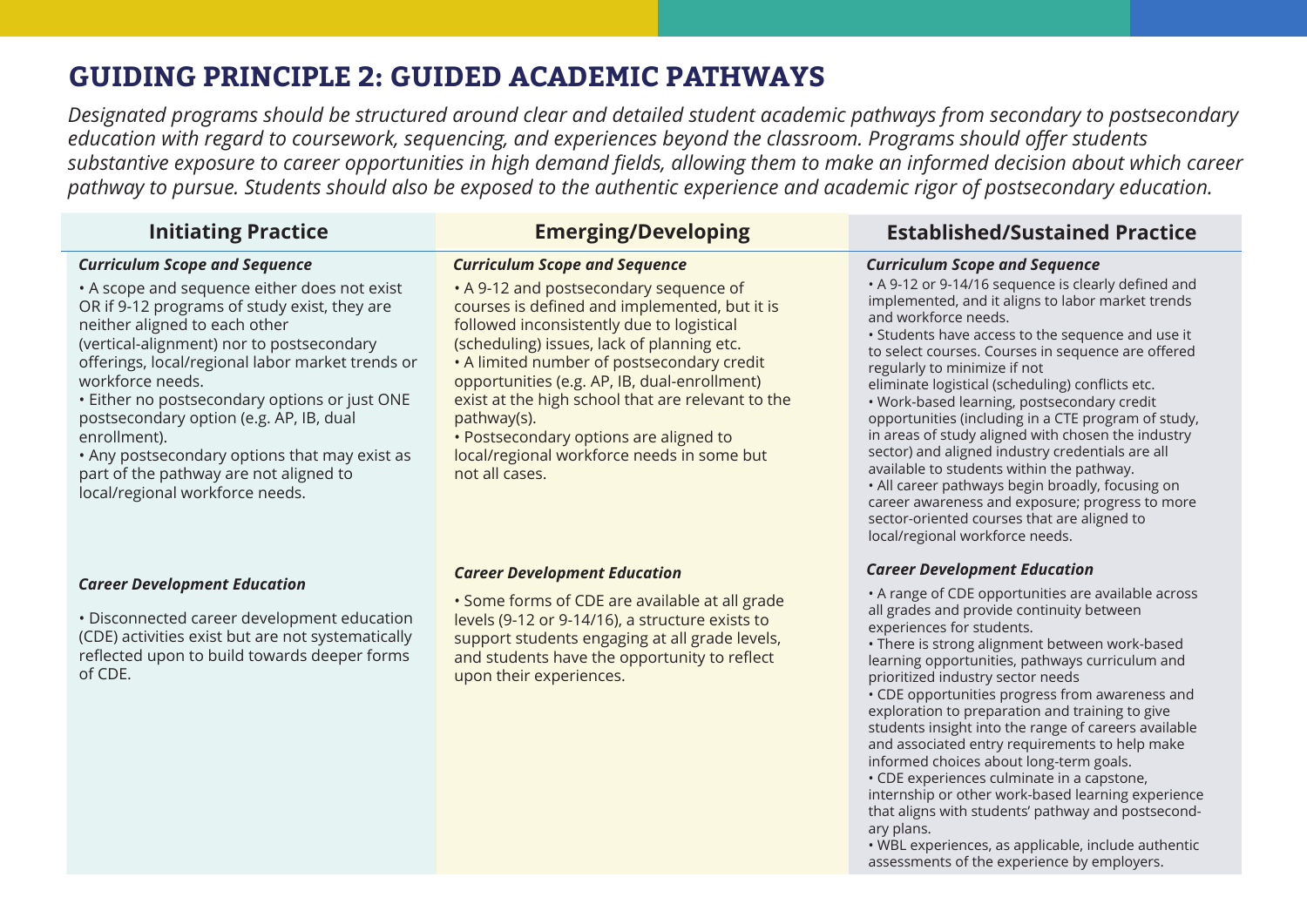- Documented pathway program of study course sequence (and course codes, if applicable) from 9-12 or 9-14/16
- Curricular materials
- Articulation agreements with local colleges/universities, if applicable
- Documented examples of CDE across grades
- Number of students participating in work-based learning experiences (e.g. internships, capstones), disaggregated by student populations
- Student individualized college and career planning (MyCAP) documents
- Career Development Education scope and sequence/continuum
- Completed student WBL plans
- Employer evaluations of students

# **Current Status of Guiding Principle 2: Guided Academic Pathways**

Indicate your current overall score on this guiding principle:

1= Initiating practice: This is not yet a priority for designee. Currently, there is either very little activity or no significant effort to address this criterion.

2= This is becoming a priority for designee. There has been some early work to lay the foundation to achieve this criterion, but progress is limited.

3= Developing or emerging practice: This is a priority for designee and school is currently focused on strengthening this practice, including by identifying and testing out various strategies.

4= This is a priority for designee and demonstrable progress has been made using specific strategies or practices.

| <b>Evidence for Ratings</b> | <b>Key Challenges</b> | <b>Proposed Next Steps</b> |
|-----------------------------|-----------------------|----------------------------|
|                             |                       |                            |
|                             |                       |                            |
|                             |                       |                            |
|                             |                       |                            |
|                             |                       |                            |
|                             |                       |                            |
|                             |                       |                            |
|                             |                       |                            |
|                             |                       |                            |
|                             |                       |                            |
|                             |                       |                            |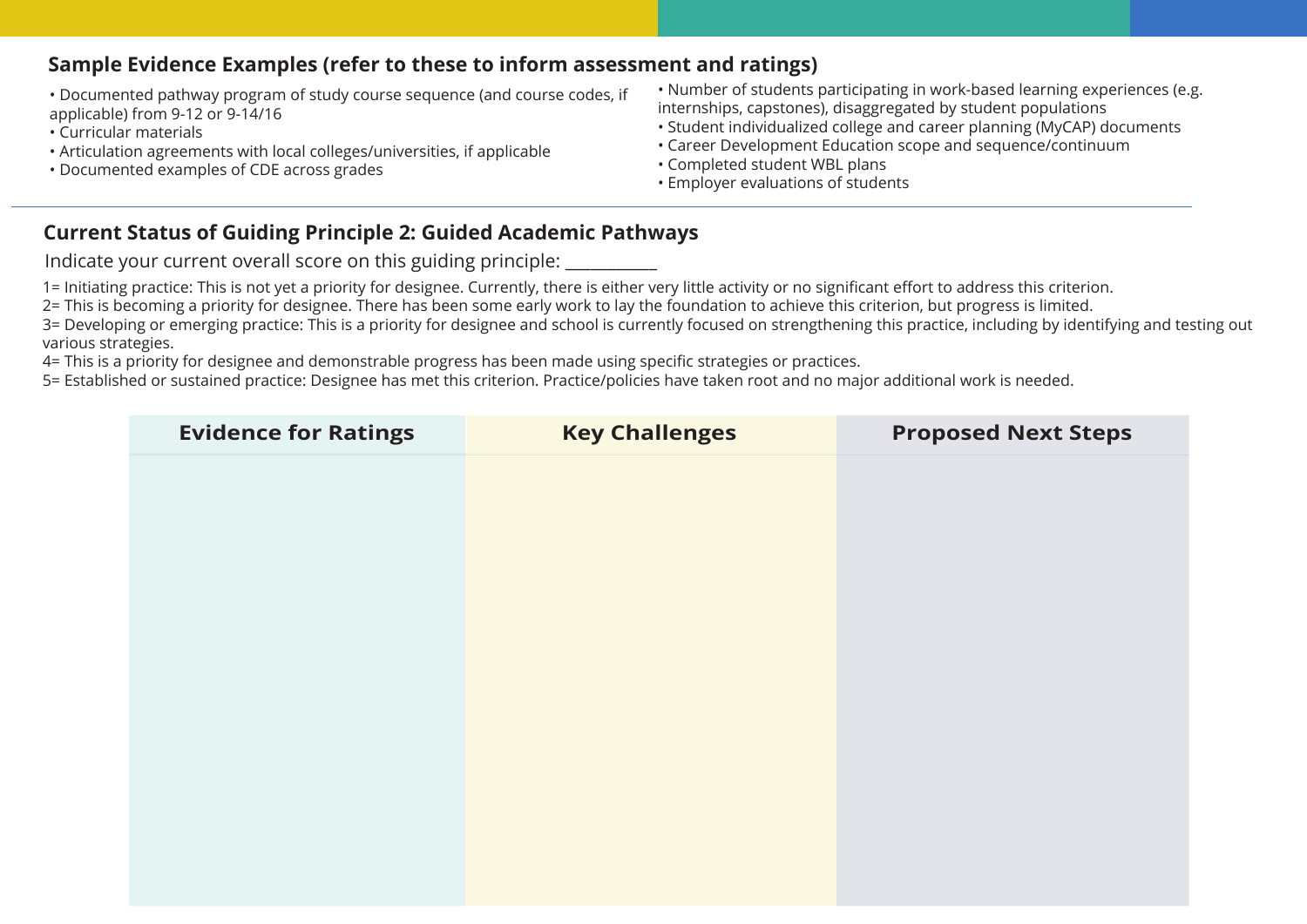# **GUIDING PRINCIPLE 3: ENHANCED STUDENT SUPPORT**

*Designated programs should incorporate sufficient wraparound services to promote academic success and course completion, taking into consideration the needs of diverse populations of students.* 

### *Academic Supports*

• There is not a clear process in place to identify and provide intervention/supports for students who are struggling academically or in need of acceleration and/or for English Learners (ELs) or students with disabilities (SWDs). An informal process for decisions about supports and interventions may exist. • Isolated systems or opportunities for support exist (e.g. within individual classrooms) but not universally, multiple stakeholders are not involved in decisions around intervention/support.

• There is not a system or systems in place to collect and review student outcome data –disaggregated by student population-- for use in identifying and developing an intervention/support plan to support student learning.

### *Social and Emotional Learning and Support*

• There is either no process to address students' social and emotional concerns as needed or process in place is very limited. Individual counseling is available.

• Effectiveness of supports for social emotional learning/health is not evaluated.

### *Academic Supports*

•A process is in place to identify students who are struggling academically or in need of acceleration, ELs and SWDs, but the process to create an intervention/support plan may not include all stakeholders and includes limited intervention opportunities •Intervention/support plans are not

consistently implemented with fidelity.

• Student outcome data is being collected, and disaggregated by student population, but a systematic review of data by a team to assess effectiveness of interventions/support strategies, is not in place.

### *Social and Emotional Learning and Support*

•Processes and supports are in place to address students' social and emotional needs. •Referral processes are clear and reviewed with faculty and staff. Students are referred to counseling when behavior interrupts their learning.

•Administration sometimes utilizes counseling services as an early intervention for discipline referrals.

•Effectiveness of programming is infrequently evaluated.

# **Initiating Practice Emerging/Developing Established/Sustained Practice**

### *Academic Supports*

•There is a clear and coherent process for developing an intervention/support plan for students who are not meeting academic and/or college/career benchmarks, ELs and SWDs that involves multiple stakeholders and is based on the student's associated area(s) of need.

• Intervention/support plans are implemented with fidelity and outcome data is available to assess the effectiveness of intervention/support strategies.

### *Social and Emotional Learning and Support*

• All students have access to high quality social and emotional prevention and intervention support that could include individual and group counseling, large group/classroom activities, mentoring, participation in student activities aligned to their

interests/abilities and service learning.

• Faculty and staff regularly consult with counseling staff regarding the social and emotional needs of their students.

• Administration regularly utilizes counseling services as an early intervention for discipline referrals.

• A variety of research-based supports are available and effectiveness of intervention/ support strategies is regularly evaluated.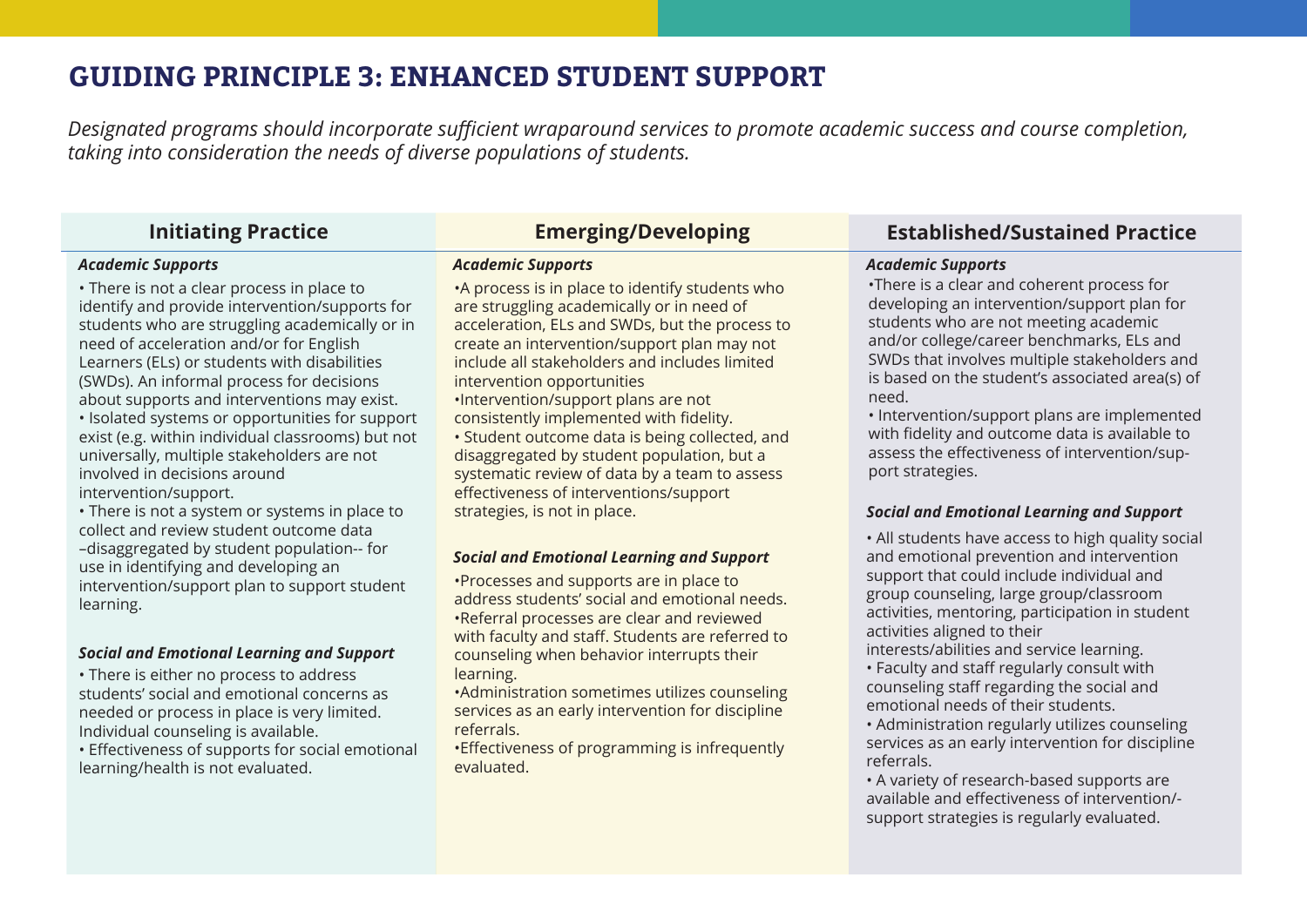- Student performance data used by teams
- Student data protocols (e.g. Data-based inquiry)
- Intervention plans and/or intervention materials used to support students
- Participation rates for individual and group counseling
- Counseling referrals
- Discipline referrals (including suspension/expulsion rates)

# **Current Status of Guiding Principle 3: Enhanced Student Support**

Indicate your current overall score on this guiding principle:

1= Initiating practice: This is not yet a priority for designee. Currently, there is either very little activity or no significant effort to address this criterion.

2= This is becoming a priority for designee. There has been some early work to lay the foundation to achieve this criterion, but progress is limited.

3= Developing or emerging practice: This is a priority for designee and school is currently focused on strengthening this practice, including by identifying and testing out various strategies.

4= This is a priority for designee and demonstrable progress has been made using specific strategies or practices.

| <b>Evidence for Ratings</b> | <b>Key Challenges</b> | <b>Proposed Next Steps</b> |
|-----------------------------|-----------------------|----------------------------|
|                             |                       |                            |
|                             |                       |                            |
|                             |                       |                            |
|                             |                       |                            |
|                             |                       |                            |
|                             |                       |                            |
|                             |                       |                            |
|                             |                       |                            |
|                             |                       |                            |
|                             |                       |                            |
|                             |                       |                            |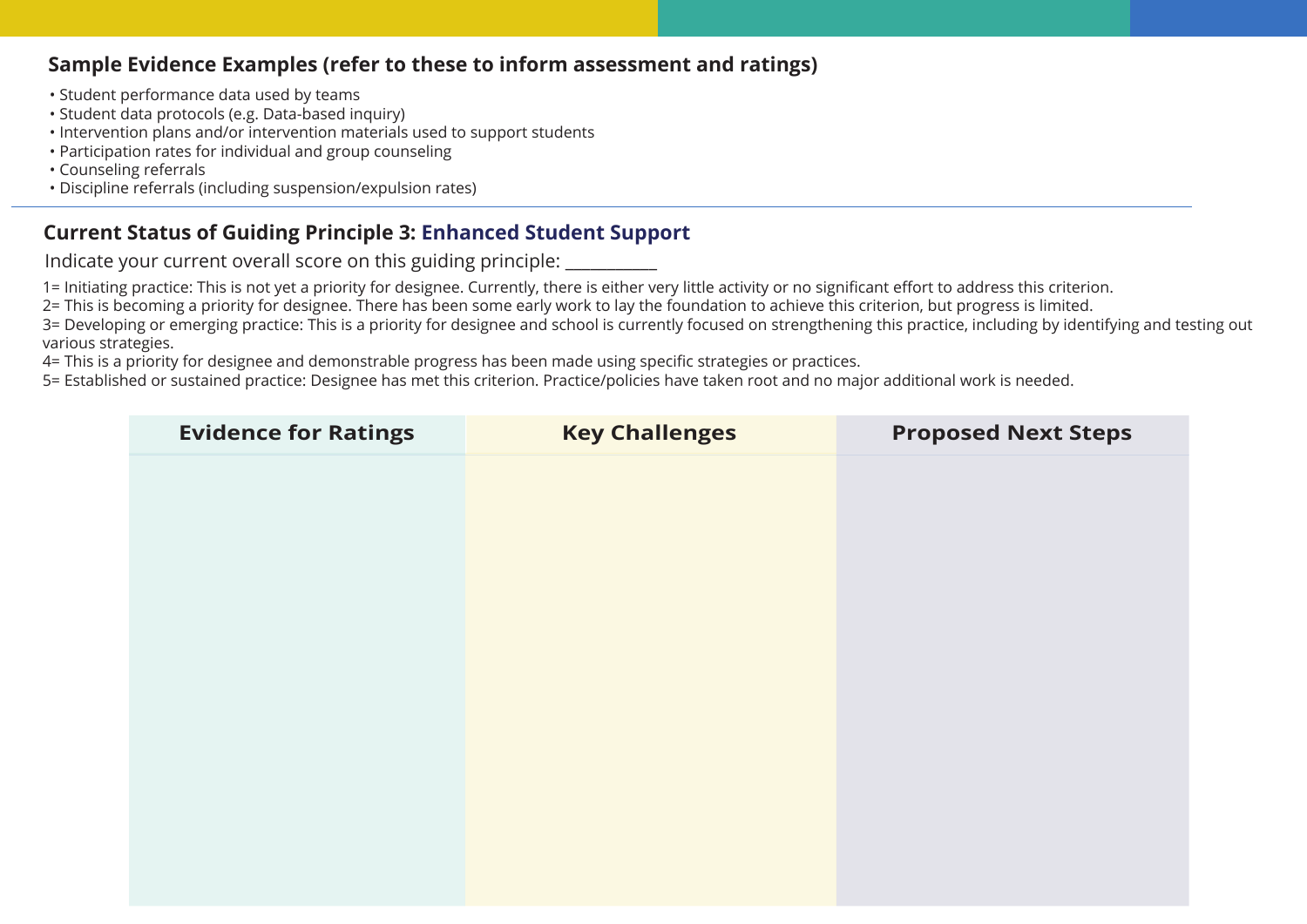# **GUIDING PRINCIPLE 4: CONNECTION TO CAREER**

*Designated programs should expose students to a variety of career opportunities, including greater depth in careers relevant to their selected pathway, by providing, for example, opportunities for targeted workforce and career skills development, career counseling, and elements of experiential and work-based learning.*

### *College and Career Readiness*

• Systems and structures for delivering high-quality college and career counseling and advising either do not exist or are in early development.

• If available, counseling and advising in college and career development is limited and/or advising is focused on college-going only and typically begins in grade 10 or later. • A process for students developing a postsecondary plan for college and/or career may be in place, but it is not used consistently for all students, and/or not regularly reviewed or referred to.

#### • Systems and structures to ensure students receive high-quality counseling and advising services are in place, but services may not be reaching all student populations especially historically underserved student populations, including ELs and students with disabilities.

• Counseling and advising for college- and/or career-readiness happens throughout high school.

• Students who receive counseling have postsecondary plans for college and/or career that are reviewed annually during scheduling to reflect growing/evolving interests to align coursework for the next year, but not all students in pathways have documented postsecondary plans.

• School culture is primarily focused on college-going with less attention paid to career development.

• College-going is considered to be a 4-year program while other postsecondary options are not actively promoted to students.

• If both a college-going culture and a focus on career-readiness both exist, students and staff demonstrate and/or express that one is more highly valued than the other.

# **Initiating Practice Emerging/Developing Established/Sustained Practice**

### *College and Career Readiness College and Career Readiness*

• There are robust and active systems and structures in place to ensure all students receive high-quality counseling and advising services.

• Counseling and advising services are available as early as middle school and continue throughout high school.

• All students in pathways receive counseling and advising for both college and career, and have developed postsecondary plans for both college and career, which are reviewed are referred to for scheduling as well as meeting academic and college and career benchmarks.

• School culture is focused both on college-going and career-readiness. College-going includes attendance at both 2 and 4-year postsecondary options.

• There is a strong postsecondary-going culture and a sharp focus on career readiness among staff and students.

• Postsecondary options for work/career and college-going are equally promoted and ingrained in the school culture.

• Evidence-based, scalable career advisement models are in use in school/district to help all students -especially historically underserved students-beginning in middle school make sound, well-informed decisions about course and pathways participation.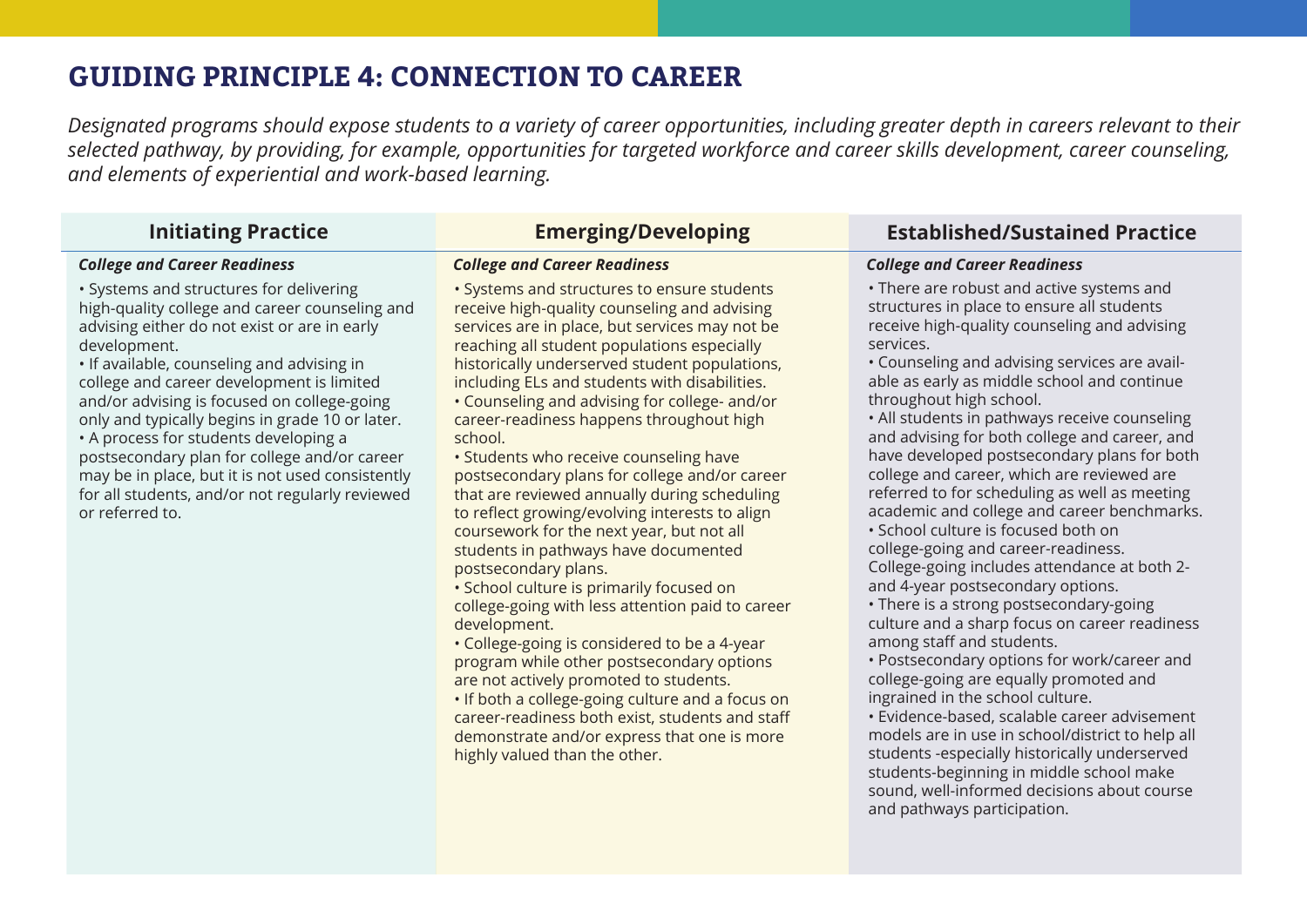- Counseling and advising schedules
- Documented individualized college and career plans for a diversity of students
- School plan/framework for counseling and advising
- Counseling materials used with/distributed to students
- Posted materials
- Surveys

## **Current Status of Guiding Principle 4: Connection to Career**

Indicate your current overall score on this guiding principle:

1= Initiating practice: This is not yet a priority for designee. Currently, there is either very little activity or no significant effort to address this criterion.

2= This is becoming a priority for designee. There has been some early work to lay the foundation to achieve this criterion, but progress is limited.

3= Developing or emerging practice: This is a priority for designee and school is currently focused on strengthening this practice, including by identifying and testing out various strategies.

4= This is a priority for designee and demonstrable progress has been made using specific strategies or practices.

| <b>Evidence for Ratings</b> | <b>Key Challenges</b> | <b>Proposed Next Steps</b> |
|-----------------------------|-----------------------|----------------------------|
|                             |                       |                            |
|                             |                       |                            |
|                             |                       |                            |
|                             |                       |                            |
|                             |                       |                            |
|                             |                       |                            |
|                             |                       |                            |
|                             |                       |                            |
|                             |                       |                            |
|                             |                       |                            |
|                             |                       |                            |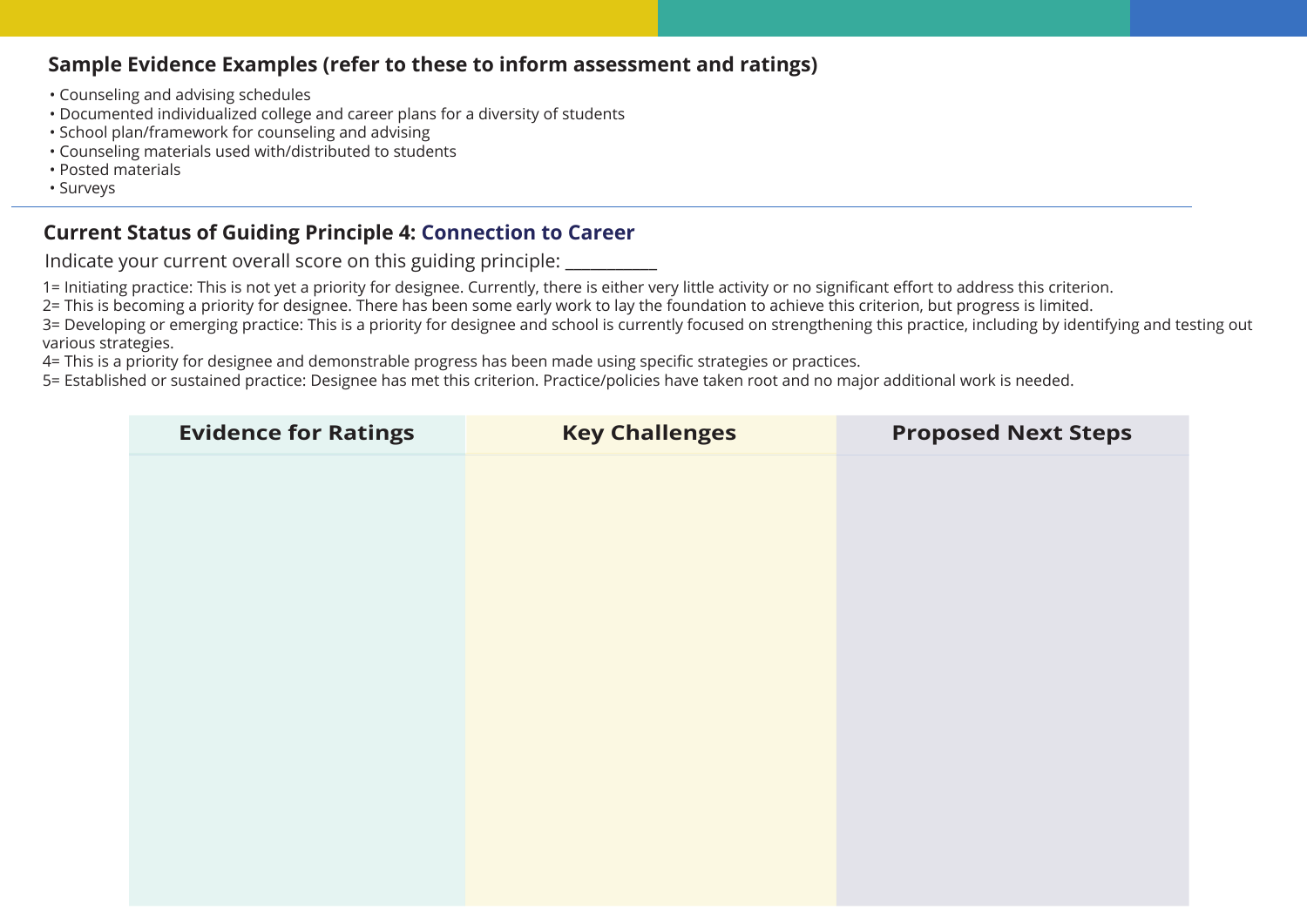# **GUIDING PRINCIPLE 5: EFFECTIVE PARTNERSHIPS**

*Innovation Pathway programs require a formal partnership with a workforce development board (MassHire) and or one or more employers or an employer association. Programs should be sufficient in size to capture economies of scale goals and to ensure long-term sustainability.*

### *Relationships with Partners*

• No formal relationships with partners (e.g. employers or employer associations, workforce development board) currently exist. • Informal relationships with 1-2 local partners may exist but are not currently leveraged to support the development and implementation of a pathway.

• Relationship with workforce development board exists

• A few (at least 2-3) formal relationships exist with employers or employer associations, that can be leveraged to support the development and implementation of a pathway.

## **Initiating Practice Emerging/Developing Established/Sustained Practice**

### *Relationships with Partners Relationships with Partners*

• Several supportive and formal partnerships exist and partners are willing to help to expand network of partners to support implementation of pathways on a small scale. • Supportive partnerships exist with a diverse set of partner groups (e.g. higher education institutions if applicable, employers or an employer association etc.) that support and engage with students along the whole pathway.

• Various partners (e.g. postsecondary educators, employers, workforce development leaders, and other key stakeholders) provide input on the indicators used to assess students' career readiness to ensure that they are aligned with the needs of the postsecondary communities.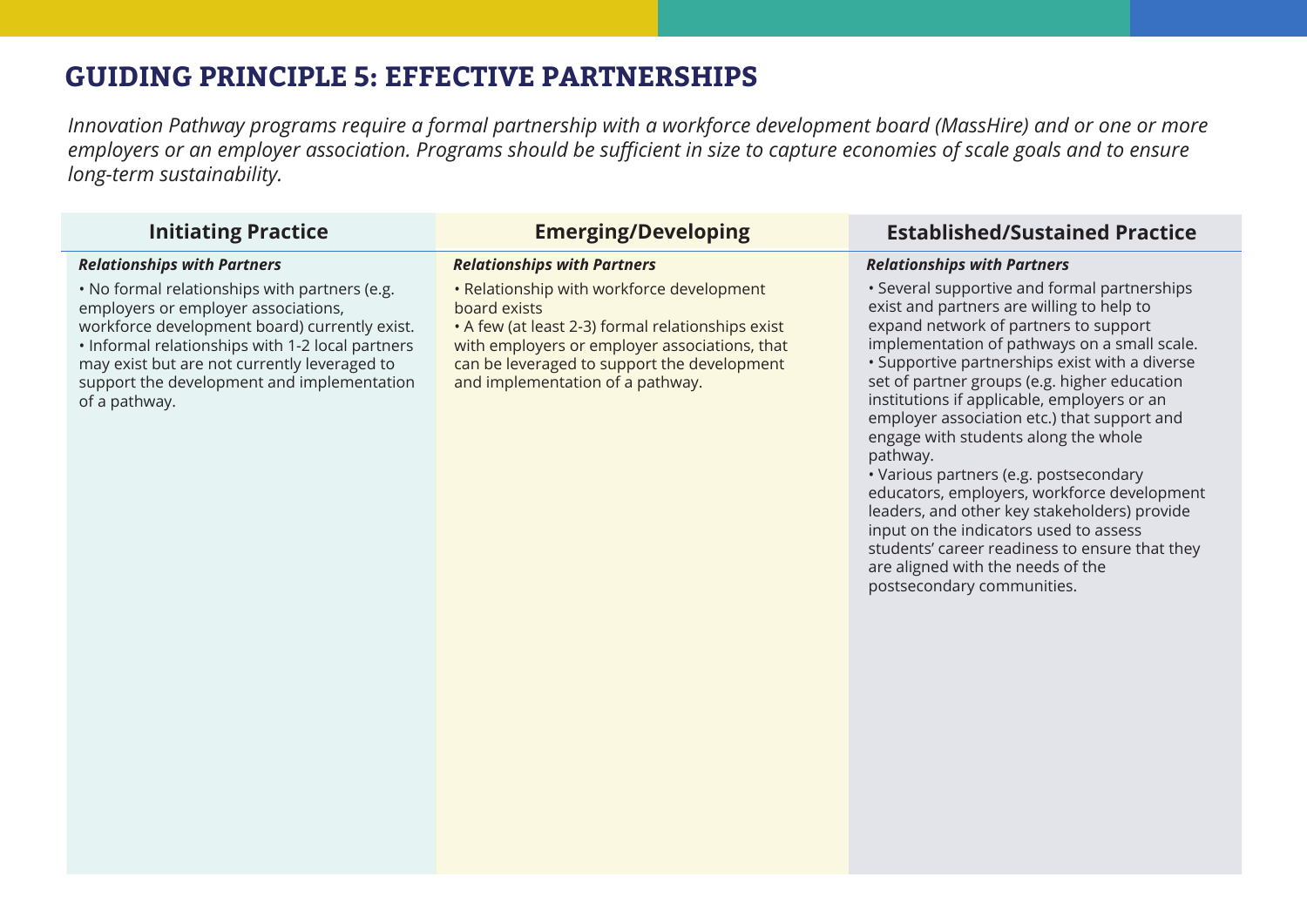- List of partners with description of services/support provided
- MOUs, articulation agreements
- Meeting agendas/notes
- Graduation requirements

# **Current Status of Guiding Principle 5: Effective Partnerships**

Indicate your current overall score on this guiding principle: \_\_\_\_\_\_\_\_\_\_\_

1= Initiating practice: This is not yet a priority for designee. Currently, there is either very little activity or no significant effort to address this criterion.

2= This is becoming a priority for designee. There has been some early work to lay the foundation to achieve this criterion, but progress is limited.

3= Developing or emerging practice: This is a priority for designee and school is currently focused on strengthening this practice, including by identifying and testing out various strategies.

4= This is a priority for designee and demonstrable progress has been made using specific strategies or practices.

| <b>Evidence for Ratings</b> | <b>Key Challenges</b> | <b>Proposed Next Steps</b> |
|-----------------------------|-----------------------|----------------------------|
|                             |                       |                            |
|                             |                       |                            |
|                             |                       |                            |
|                             |                       |                            |
|                             |                       |                            |
|                             |                       |                            |
|                             |                       |                            |
|                             |                       |                            |
|                             |                       |                            |
|                             |                       |                            |
|                             |                       |                            |
|                             |                       |                            |